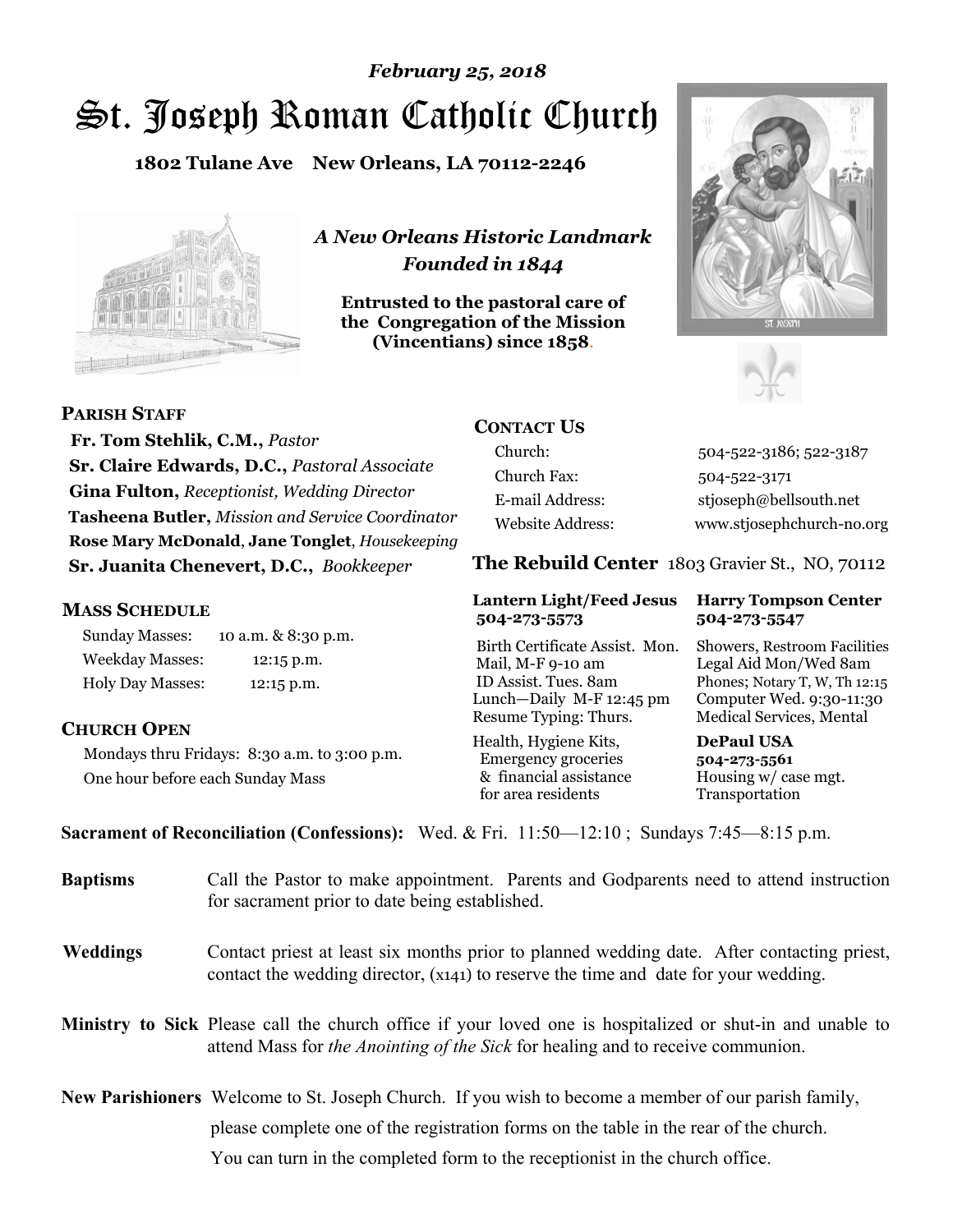## **Second Sunday of Lent** February 25, 2018

٦



 **10:00 am** *St. Joseph Parishioners and Benefactors*

 **8:30 pm Esther Eble (+); Lillian Jones (+)**

|                                                                            | <b>READINGS FOR THE WEEK</b>                                 |
|----------------------------------------------------------------------------|--------------------------------------------------------------|
| Monday, February 26, 2017-<br>10:00 a.m. Philippa D'Alfonso                | <i>Sunday, Feb. 25</i> One in Faith #983                     |
| Tuesday, February 27, 2017—                                                | Mon.: Dn 9:4-10; Ps 79:8-13; Lk 6:36-38                      |
| 12:15 p.m. Blanca Calero $(+)$                                             | Tues.: Is 1:10-20; Ps 50:8-23; Mt 23:1-12                    |
| Wednesday, February 28, 2017-St. Peter Damian                              | Wed.: Jer 18:18-20; Ps 31:5-16; Mt 20:17-28                  |
| 12:15 p.m. Gaynell Robin                                                   | Thurs: Jer 17:5-10; Ps 1:1-4, 6; Lk 16:19-31                 |
| Thursday, March 1, 2017—Chair of St. Peter the Apostle                     | Fri.: Gn 37:3-28; Ps 105:16-21; Mt 21:33-46                  |
| 12:15 pm Dupre Family L $\&$ D                                             | Sat.: Mi 7:14-20; Ps 103:1-12; Lk 15:1-3, 11-32              |
| Friday, March 2, 2017—St. Polycarp<br>12:15 pm The Elect & Our Godchildren | Sunday: Ex 20:1-17; Ps 19:8-11;<br>1 Cor 1:22-25; Jn 2:13-25 |

## **YOUR PRAYERS ARE ASKED FOR THE FOLLOWING PARISHIONERS , WHO ARE IN NEED OF HEALING:**

 Willie Arnaudville, Anthony Blaise, Clarke Bordelon, Lawrence & Mamie Brown, Cheryl Butler, John Caron, John Gebbia, Sylvia Daily-Powell, Joseph Delay, Bernardine Dupre, Ben Eble III, Terry Eggleston, Linda Elwood, Heather Faircloth, Winston Falgout, Frances Fiegler, LaDonna Finch, Darrell & Ramona Ford, Fr. Lou Franz, CM, Mark Eiserloh, Warren Frught, Roselyn Hansen, Madonna Hayden, Sarah Hollier-Watkins, Shelia Jones, Louise Sonnier, Bette & Ken Kussman, Landy Lanza, Jannie Ledet, James Leung, Sara Marino, Priscilla Martin, Karen McCoy, Hazel McMiller, Donna Moore, Regina Pichoff, Tina Roderfeld, Pippy Sanders, Anita Schexnayder; Malcolm Taylor, Mel & Gaspar Schiro; Charlie & Joanne Slocum, Fritz Tripkovich, George Tripkovich, Georgiana Prevost, Marion Vaughn, Juanita Ware, Darrell Walker, Warren Webster, Helen Wilson, Mary Willis, Lynn Williams, Monica Whitherspoon.

## **SANCTUARY CANDLE AND MASS INTENTIONS**

The Sanctuary Candle is burning this week to pray for eternal rest **of Gerry Orkus.** To reserve a date to burn the Candle in memory of someone or for a special intention, please call the church office (522-3186). The Sanctuary Candle offering is \$15 for two weeks. The offering for Mass intentions is \$5.00 per Mass.

## **Don't Just Change the Outside… Change on the Inside… Do some** *real* **fasting**

How about fasting from negativity? Lord, help me not only to eat less, but to abstain from focusing on what is wrong with everyone and everything around me. Help me to lose more than a few pounds, by giving up nagging, criticizing others or talking about others… and instead making an effort to inspire, encourage, support, pray for, and bless them. Lord, help me to not only have a slimmer waste line, but to fast from having a closed mind, those thoughts and attitudes that I say over and over to myself: I can't \_\_\_\_,... will never..., It will always be like  $\cdot$ ; Help me not only to purify my plate, but to stop the habits that are unhealthy or destructive to my mind, body and soul; Help me to not only push away from the table, but from social media, internet surfing, TV and exchange for them spending quality time with you, my spouse, children, friends, and others; Give me will power not only in front of the refrigerator, but places where I'm always trying to be first in line, in front of others. Instead of talking first, help me to listen first; and when someone finishes talking, instead of giving my opinion, ask them a question, or affirm them. Help me not only to resist the temptation to fill myself with food and drink, but not be so impulsive about shopping, spending money and time and telling myself that I can't be happy without more things, and instead to be more willing and open to share, give, love and care for others. Help me to pray, fast and share so that you can transform me into the image and likeness of Jesus.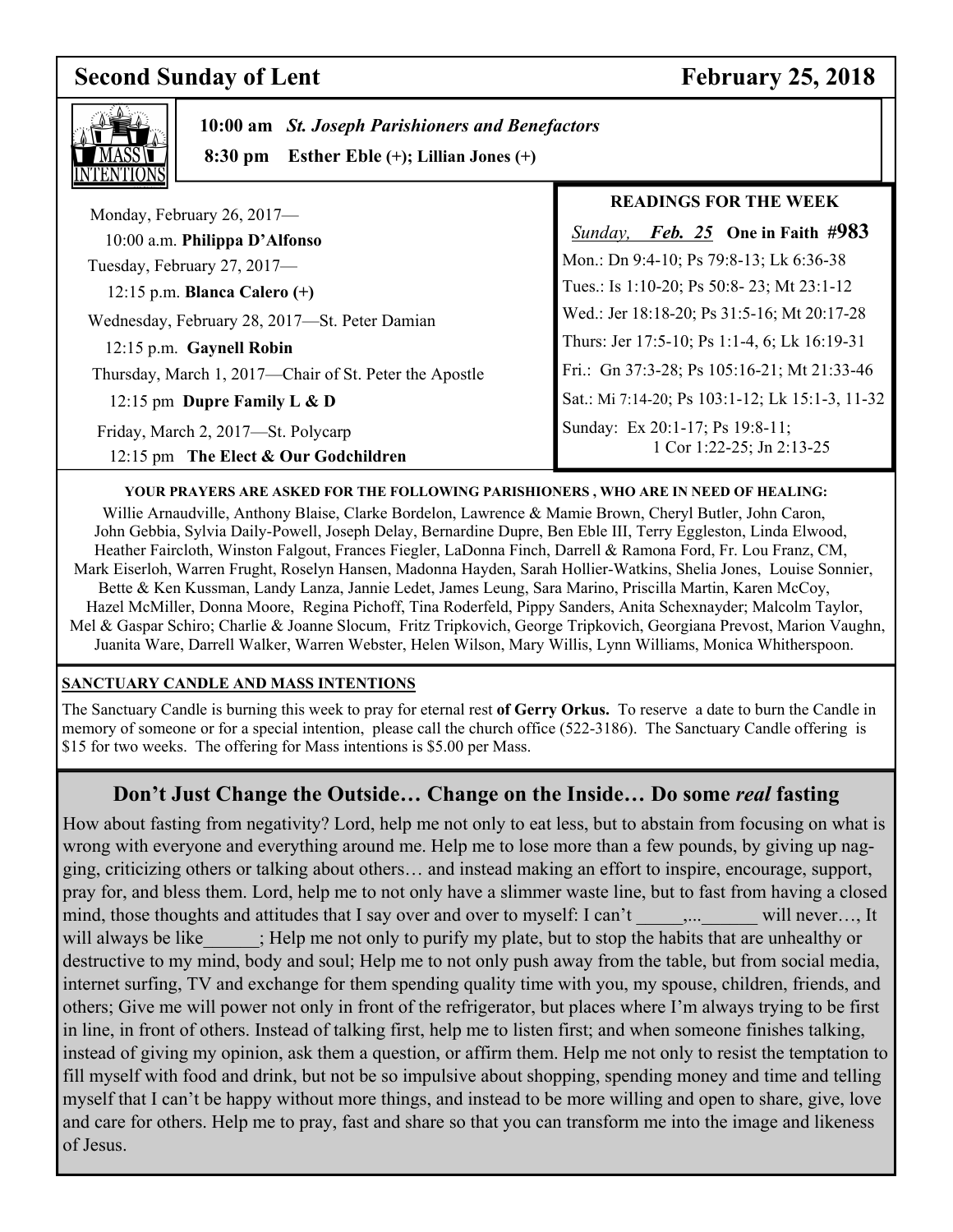If God is for us, who can be against us<sup>9</sup>  $-$  Romans  $8:31$ 

|                                                                                                                                                                                                                                                                                                                                                                          |                                    | II OUGHS TUI US, WHO CAH UC AGAILIST US: $-$ Nomans 0.91                                                                                                                                                                                                                                                                                                                                                                                                                                                                               |  |
|--------------------------------------------------------------------------------------------------------------------------------------------------------------------------------------------------------------------------------------------------------------------------------------------------------------------------------------------------------------------------|------------------------------------|----------------------------------------------------------------------------------------------------------------------------------------------------------------------------------------------------------------------------------------------------------------------------------------------------------------------------------------------------------------------------------------------------------------------------------------------------------------------------------------------------------------------------------------|--|
| <b>PARISH CALENDAR</b><br>Mar. 1 Social Justice Committee Thursday 6:30 pm<br>Mar. 11 SJA Cookie Baking 11 am; meet at Liberty's Kitchen<br>Mar. 4 & 18 Childrens Liturgy (10 am & 8:30 pm)                                                                                                                                                                              |                                    | <b>TREASURE &amp; STEWARDSHIP</b><br>Sunday, Feb 18 \$4,673.00<br><b>Catholic Charities 1,225.00</b><br>Thank you for your generosity                                                                                                                                                                                                                                                                                                                                                                                                  |  |
| Prayer Wednesdays in Lent (Schedule of Prayer & Prayer Leaders)                                                                                                                                                                                                                                                                                                          |                                    | <b>Format of Wed. Sessions</b>                                                                                                                                                                                                                                                                                                                                                                                                                                                                                                         |  |
| Feb. 21,<br>Consciousness Examen, by Fr. Sylvester Tan, SJ.<br>Opening your heart and soul to the Lord, by Noel Delery<br>Feb 28<br>Coming before God as you are, by Sr. Dot Trosclair, OP<br>Mar. 7<br>March 14 Poetry and Prayer (Carmelite), by Sr. Beth O.Carm<br>March 21 Lectio Divina, by Alice Hughes<br>March 28 Imaginative Prayer, by Fr. Louie Arceneaux, CM |                                    | $5:00$ — $5:15$ pm Gathering<br>5:15Introduction to prayer<br>5:30Prayer Experience<br>6:00-6:30 Soup and Bread / Sharing<br>(meet here at St. Joseph Church)                                                                                                                                                                                                                                                                                                                                                                          |  |
|                                                                                                                                                                                                                                                                                                                                                                          |                                    |                                                                                                                                                                                                                                                                                                                                                                                                                                                                                                                                        |  |
| The Rite of Election will be celebrated this afternoon at St. Joseph Church, at 3:00 PM. The Rite of Election<br>will also be celebrated at Most Holy Trinity, 501 Holy Trinity Drive, Covington, on Monday, February 19, 2018,<br>at 7:00 PM. Please pray for: Bobby, Dion, Donny, Genevieve, Jafrieda, Jonathan, Lisa, and Rob.                                        |                                    |                                                                                                                                                                                                                                                                                                                                                                                                                                                                                                                                        |  |
|                                                                                                                                                                                                                                                                                                                                                                          |                                    | <b>TODAY'S READINGS</b>                                                                                                                                                                                                                                                                                                                                                                                                                                                                                                                |  |
| $J$ esus was<br>transfígured<br>before them                                                                                                                                                                                                                                                                                                                              | (Psalm 116).<br>(Romans 8:31b-34). | First Reading — The sacrifice of Abraham, our father in<br>faith (Genesis 22:1-2, 9a, 10-13, 15-18).<br><b>Psalm</b> — I walk before the Lord, in the land of the living<br>Second Reading - God did not spare his own Son<br>Gospel — This is my beloved Son (Mark 9:2-10).                                                                                                                                                                                                                                                           |  |
|                                                                                                                                                                                                                                                                                                                                                                          |                                    | THE OBEDIENCE OF ABRAHAM AND JESUS                                                                                                                                                                                                                                                                                                                                                                                                                                                                                                     |  |
|                                                                                                                                                                                                                                                                                                                                                                          |                                    | God tested Abraham by asking not for an ordinary sacrifice,                                                                                                                                                                                                                                                                                                                                                                                                                                                                            |  |
| <b>Pope Francis' February Intention</b><br>That those who have material, political or<br>spiritual power may resist any lure of<br>corruption.                                                                                                                                                                                                                           |                                    | which would have been a partial burning with the meat divided<br>between God and the people and eaten by those who sacrificed,<br>but for a holocaust, a total burning of the sacrificial animal. This<br>type of sacrifice consecrated the entire offering to God alone.<br>This is what God was asking of Abraham in offering his only<br>son, Isaac. When Abraham demonstrated his obedience, that<br>was enough. This story from today's scriptures foretells the<br>completion of the blood sacrifices of the old covenant in the |  |
| <b>Lenten Practices:</b>                                                                                                                                                                                                                                                                                                                                                 |                                    | new covenant: the blood of God's own Son, offered to us on the                                                                                                                                                                                                                                                                                                                                                                                                                                                                         |  |
| <b>Fasting &amp; Penance</b>                                                                                                                                                                                                                                                                                                                                             |                                    | cross and in the Eucharist. Abraham's obedience foreshadows<br>the obedience of Jesus to God's promise of salvation. The obe-                                                                                                                                                                                                                                                                                                                                                                                                          |  |
| <b>Charity &amp; Service</b>                                                                                                                                                                                                                                                                                                                                             |                                    | dience of Abraham is rewarded in the birth to him, through                                                                                                                                                                                                                                                                                                                                                                                                                                                                             |  |
| Prayer                                                                                                                                                                                                                                                                                                                                                                   |                                    | Isaac, of many nations. The obedience of Jesus is rewarded in<br>the salvation of all people for all time.                                                                                                                                                                                                                                                                                                                                                                                                                             |  |
| <b>CHARTER FOR THE PROTECTION OF CHILDREN AND YOUNG PEOPLE</b>                                                                                                                                                                                                                                                                                                           |                                    |                                                                                                                                                                                                                                                                                                                                                                                                                                                                                                                                        |  |

In response to the Charter for the Protection of Children and Young People from the United States Conference of Catholic Bishops, the Archdiocese of New Orleans continues to make the Hot Line available for anyone who has been hurt or sexually abused by anyone who works for the Church. The Hot Line continues to be available; the number is (504) 522-5019. In continuing our commitment to support and to heal, we invite and encourage individuals who have been hurt or sexually abused recently or in the past by clergy, religious or other employees of the Archdiocese to call our Hot Line and your message will be received confidentially by a mental health professional. Anyone can make a direct call during regular business hours to the Victims' Assistance Coordinator at (504) 861-6253.